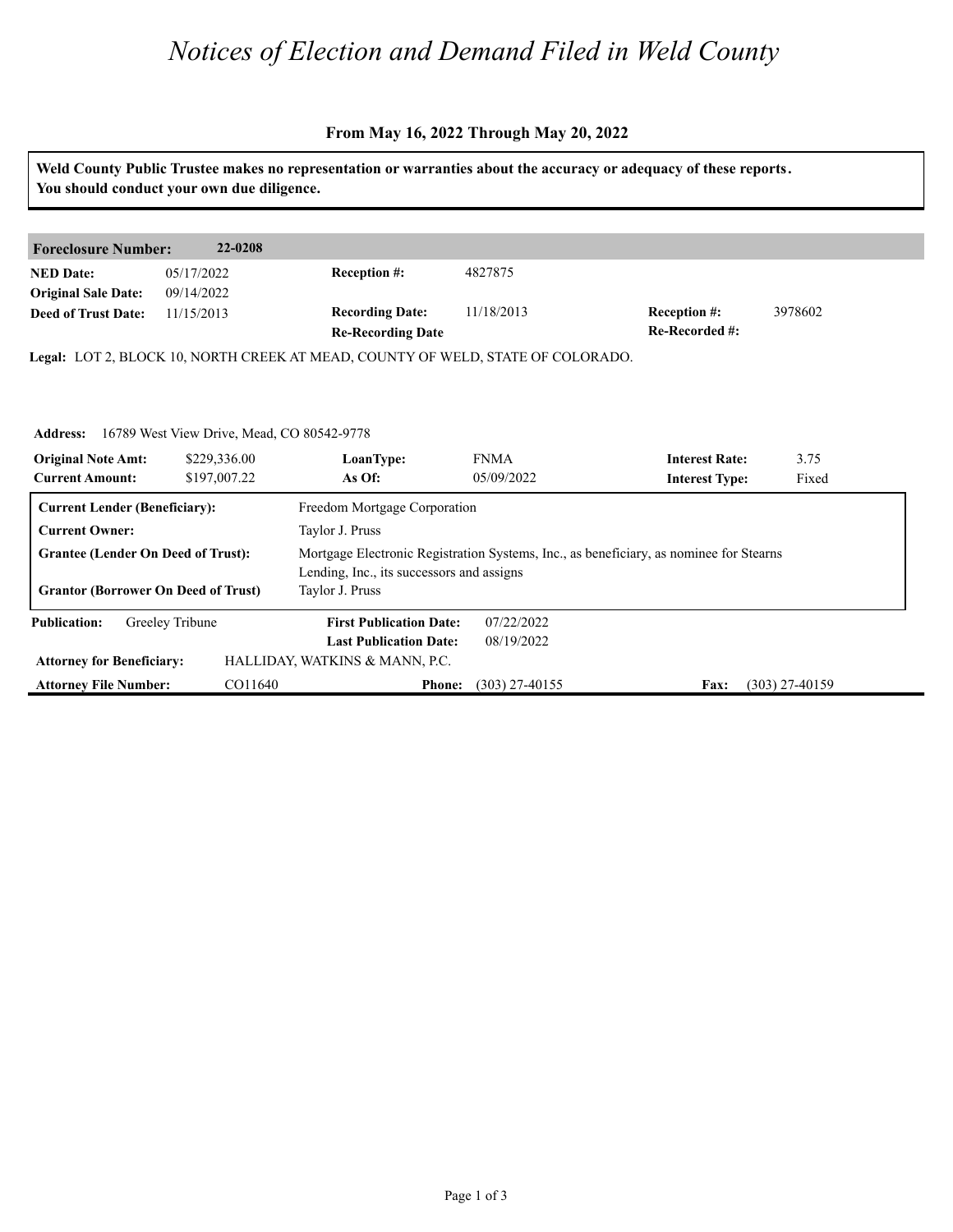## *Notices of Election and Demand Filed in Weld County*

#### **From May 16, 2022 Through May 20, 2022**

**Weld County Public Trustee makes no representation or warranties about the accuracy or adequacy of these reports. You should conduct your own due diligence. Foreclosure Number: 22-0209 NED Date: Re-Recorded #: Reception #:** 4474536 4474536 **Re-Recording Date Recording Date: Reception #: Deed of Trust Date:**<br>**Deed of Trust Date: Legal:** LOT 30, TIMBERLINE ADDITION - FIRST REPLAT, COUNTY OF WELD, STATE OF COLORADO. 05/19/2022 09/21/2022 03/15/2019 4828684 PARCEL ID NUMBER: 096129110030 **Address: 3713 Riverside Pkwy, Evans, CO 80620<br><b>Original Note Amt: \$235,653.00 LoanType: Current Amount: \$227,005.04 As Of: IoanType:** FHA **Interest Rate:** 5.25<br> **As Of:** 11/01/2021 **Interest Type:** Fixed **LoanType:** \$235,653.00 \$227,005.04 **Interest Rate:** 11/01/2021 **Interest Type:** 5.25 Fixed **Current Lender (Beneficiary):** COLORADO HOUSING AND FINANCE AUTHORITY **Current Owner:** JOHN COOKLIN AND jESSICA DALE COOKLIN **Grantee (Lender On Deed of Trust):** MORTGAGE ELECTRONIC REGISTRATION SYSTEMS, INC. AS NOMINEE FOR FAIRWAY INDEPENDENT MORTGAGE CORPORATION, ITS SUCCESSORS AND ASSIGNS **Grantor (Borrower On Deed of Trust)** John Cooklin **Publication: Attorney for Beneficiary: Attorney File Number: Last Publication Date: Phone: Fax:** 22-027487 (303)706-9990 (303)706-9994 **First Publication Date:** Janeway Law Firm, P.C. 07/29/2022 08/26/2022 **Foreclosure Number: 22-0210 NED Date: Re-Recorded #:** 03/01/2018 **Reception #:** 4378737 **Re-Recording Date Recording Date: Reception #: Deed of Trust Date:**<br>**Deed of Trust Date: Legal:** LOT 11, BLOCK 7, MOUNTAIN SHADOW SUBDIVISION FILING NO. 1, TOWN OF FIRESTONE, COUNTY OF WELD, STATE OF COLORADO. 05/19/2022 09/21/2022 02/23/2018 4828685

| <b>Address:</b>                                     | 11186 Cimarron Street, Firestone, CO 80504 |                                |                            |                                                |                  |
|-----------------------------------------------------|--------------------------------------------|--------------------------------|----------------------------|------------------------------------------------|------------------|
| <b>Original Note Amt:</b><br><b>Current Amount:</b> | \$206,750.00<br>\$193,213.14               | LoanType:<br>As Of:            | Conventional<br>05/12/2022 | <b>Interest Rate:</b><br><b>Interest Type:</b> | 4.25<br>Fixed    |
| <b>Current Lender (Beneficiary):</b>                |                                            | Elevations Credit Union        |                            |                                                |                  |
| <b>Current Owner:</b>                               |                                            | Bonnie F. Ochsner              |                            |                                                |                  |
| <b>Grantee (Lender On Deed of Trust):</b>           |                                            | Elevations Credit Union        |                            |                                                |                  |
| <b>Grantor (Borrower On Deed of Trust)</b>          |                                            | Bonnie F. Ochsner              |                            |                                                |                  |
| <b>Publication:</b>                                 | Greeley Tribune                            | <b>First Publication Date:</b> | 07/29/2022                 |                                                |                  |
|                                                     |                                            | <b>Last Publication Date:</b>  | 08/26/2022                 |                                                |                  |
| <b>Attorney for Beneficiary:</b>                    |                                            | Messner & Reeves, LLC          |                            |                                                |                  |
| <b>Attorney File Number:</b>                        | 8020.0073/292                              | <b>Phone:</b>                  | $(303)$ 62-31800           | <b>Fax:</b>                                    | $(303)$ 62-30552 |